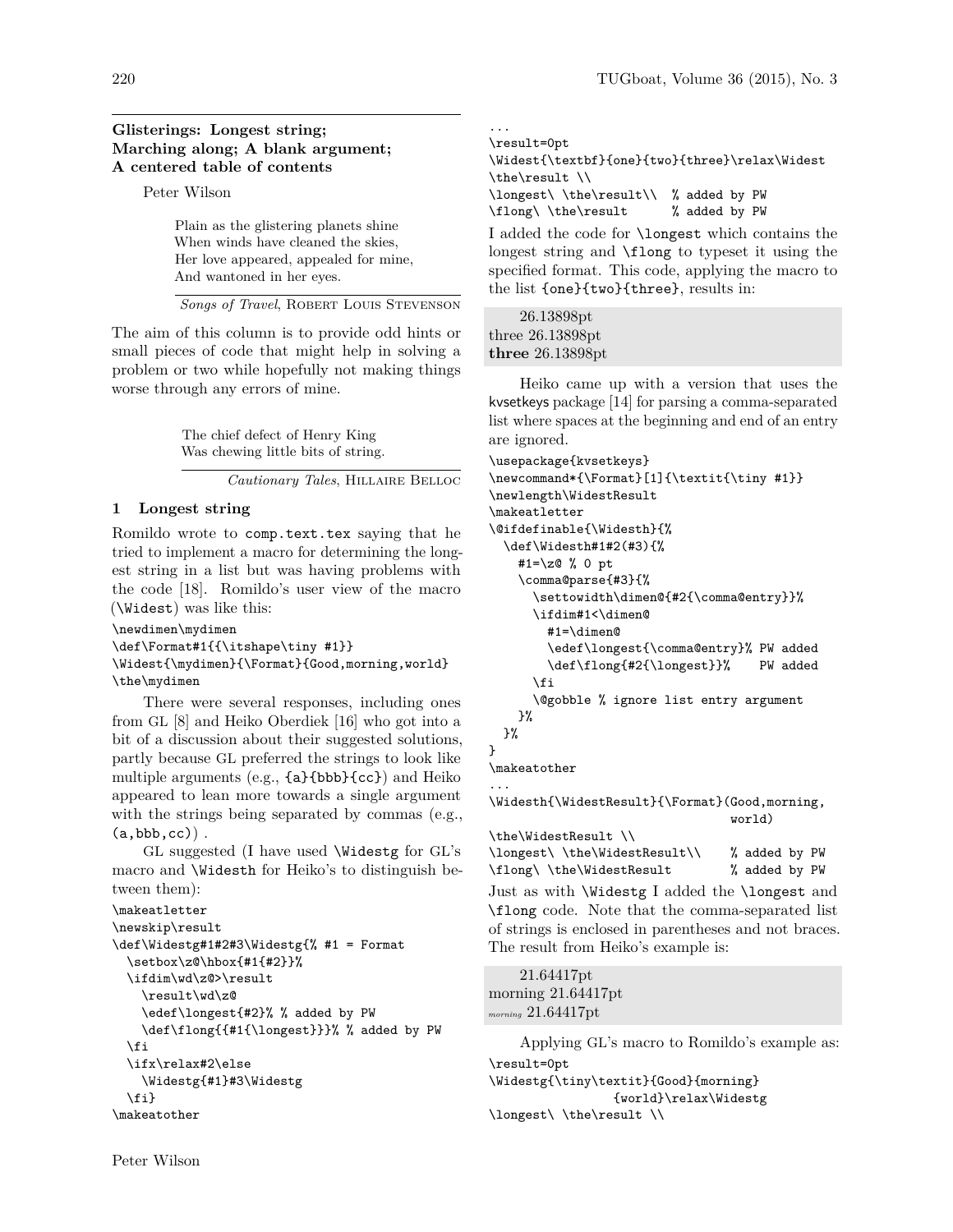\flong\ \the\result

results in:

morning 21.64417pt *morning* 21.64417pt

which is the same as that from \Widesth.

Although both macros give the same result I prefer Heiko's user interface to GL's, but then you may think it should be the other way round.

Tear along the dotted line.

*Instruction*, Anonymous

## **2 Marching along**

## **2.1 Oddment**

On ctt Roger said that he was

*. . . planning to take a string of the form mm.nn.pp where mm, nn, and pp are all integers, and test if pp is odd. So I'd like to write a macro that does that and use that as the parameter to* \ifodd*.*

Joseph Wright responded [22] that it sounded as though he wanted something like:

```
\makeatletter
\newcommand*{\MyFunction}[1]{%
 \My@function#1..\@nil\@stop}
\def\My@function#1.#2.#3#4\@stop{
 \def\My@mm{#1}%
 \def\My@nn{#2}%
 \def\My@pp{}%
 \ifx#3\@nil\else
    \My@function@#3#4
 \fi
 % 0 below makes the test work when
 % \My@pp is empty
 \ifodd0\My@pp\relax
   Odd
  \else
   Even
 \fi}
\def\My@function@#1..\@nil{\def\My@pp{#1}}
\makeatother
...
\MyFunction{11.22.33}
\MyFunction{11.22.44}
\MyFunction{11.22.}
\MyFunction{11}
```
With Joseph's code, running his suggested test examples results in:

Odd Even Even Even

Quite frankly, I do not understand just how his code works. In order to get a better feel for it I decided to write my own macros for dot-separated lists of one, two, and three numbers and then try to

extend them to deal with a list of arbitrary extent. Here are my efforts for the one, two, and three length lists. I included some diagnostic output to help when my code didn't work as I thought that it should.

Firstly, here are the code shorthands that I have used for the diagnostics— the \cs macro is defined in the ltugboat class, as shown. %\DeclareRobustCommand\cs[1]{% % \texttt{\char'\\#1}}  $\newcommand*{\sarg}[1]{\texttt{{\{#1}}}}$ \newcommand\*{\csparg}[2]{\cs{#1}\sarg{#2}} \newcommand\*{\LRA}{% \ensuremath{\Longrightarrow} } For a single number the command is:  $\MyFunctionI({N})$ \newcommand\*{\MyFunctionI}[1]{% \csparg{MyFunctionI}{#1} \LRA \ifodd0#1\relax

#1 Odd \else #1 Even  $\{f_i\}$ Some example results are:

 $\M$ yFunctionI{11}  $\Rightarrow$  11 Odd  $\M{yFunctionI{22} \Rightarrow 22 \to \n}$  $\M$ yFunctionI{}  $\Rightarrow$  Even

```
For a list of two numbers the command is:
\MyFunctionII\{N.N\}\makeatletter
\newcommand*{\MyFunctionII}[1]{%
  \csparg{MyFunctionII}{#1} \LRA
  \My@FunctionII#1\@nil
 \ifodd0\My@last\relax
    \My@last\ Odd
  \else
    \My@last\ Even
  \{f_i\}\def\My@FunctionII#1.#2\@nil{%
  \def\My@last{#2}}
\makeatother
    Example results are:
```
\MyFunctionII{11.22} ⇒ 22 Even \MyFunctionII{11.33} ⇒ 33 Odd \MyFunctionII{11.} ⇒ Even

For a list of three numbers the command is:  $\MyFunctionIII{\langle N.N.N\rangle\}$ \makeatletter \newcommand\*{\MyFunctionIII}[1]{% \csparg{MyFunctionIII}{#1} \LRA \My@FunctionIII#1\@nil \ifodd0\My@last\relax \My@last\ Odd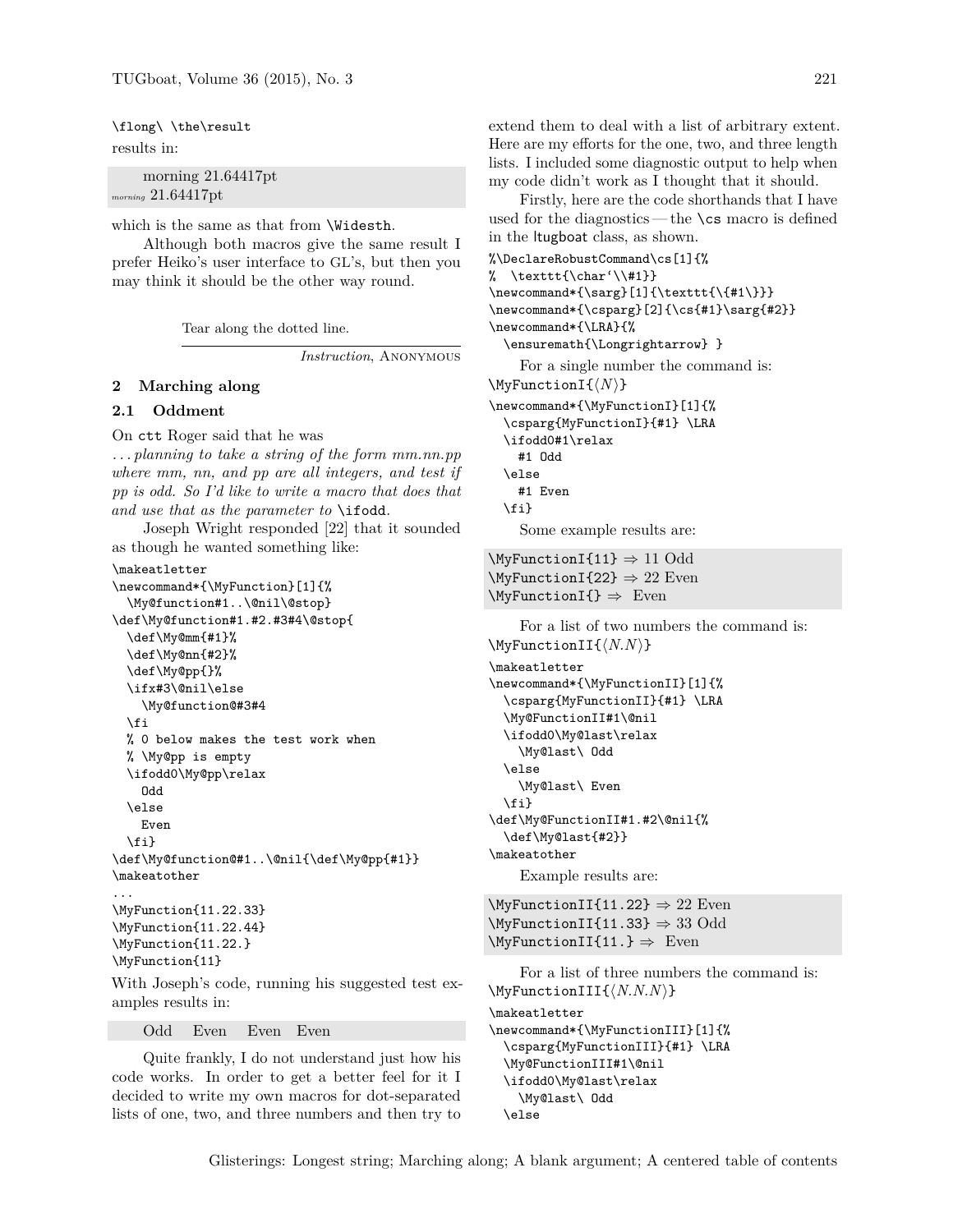\My@last\ Even \fi} \def\My@FunctionIII#1.#2.#3\@nil{% \def\My@last{#3}} \makeatother

Some results are:

```
\MyFunctionIII{11.22.33} ⇒ 33 Odd
\MyFunctionIII{11.22.44} \Rightarrow 44 Even
\MyFunctionIII{11.33.} ⇒ Even
```
Based on the underlying idea — delimited arguments  $[1, 6, 9, 20]$  — of the above macros I then tried to develop one that would take a dot-separated list of any length and return whether the last number was odd or even.

I failed.

Eventually I remembered that the LATEX kernel includes an \@for macro for marching along a comma-separated list of elements and decided to try and create a version that would handle dot-separated lists. It is effectively a copy of the \@for code replacing every ',' with a '.'. I can't pretend to understand how it works. I have named it \@ford as shorthand for '\@fordot-separated-list'.

```
\makeatletter
```

```
% \@ford NAME := LIST \do {BODY}
\long\def\@ford#1:=#2\do#3{%
  \expandafter\def\expandafter\@fortmp
  \expandafter{#2}%
  \ifx\@fortmp\@empty \else
    \expandafter
    \@forloopd#2.\@nil.\@nil\@@#1{#3}
  \fi}
```

```
\long\def\@forloopd#1.#2.#3\@@#4#5{%
  \def#4{#1}\ifx #4\@nnil \else
    #5\def#4{#2}\ifx #4\@nnil
    \else #5\@iforloopd #3\@@#4{#5}\fi\fi}
```

```
\long\def\@iforloopd#1.#2\@@#3#4{%
  \def#3{#1}\ifx #3\@nnil
  \expandafter\@fornoop \else
  #4\relax
  \expandafter\@iforloopd\fi#2\@@#3{#4}}
\makeatother
```
I did use this for a macro to handle unlimited length lists of the kind that Roger was interested in. Then there was a further posting from him [17] in response to Joseph (which I have abbreviated):

*Thank you. That works (and was quite educational). However, I failed to completely specify my problem . . .*

*Here's what I have:* {a.b.c, x.y.z} *or* {x.y.z} *or*

{, x.y.z}

*where* a,b,c, x,y,z *are integers.*

*What I would like to do is to be able to set a switch in the file that if set then the ... would be included only if* z *is odd, but if the switch is not set then all ... will be included.*

This requirement seemed to me to be a candidate for a combination of \@for to handle the commaseparated parts and \@ford for the portions that are dot-separated.

Below is what I ended up with to handle an unlimited comma-separated list of unlimited dotseparated lists determining whether the last entry of all is odd or even.

First the \DotFunction for a dot-separated list of numbers. I have added some diagnostic print out just in case together with a means (\ifop) for enabling it. The macro is called like:

```
\{\Delta N.N.N. N.\}
```
and sets \gotoddtrue if the last number in the list is odd.

\newif\ifgotodd \newif\ifop \optrue

```
\makeatletter
\def\DotFunction#1{%
 \ifop \csparg{DotFunction}{#1} \LRA \fi
  \def\My@last{0}% in case arg is empty
 \@ford\scratch:=#1\do{%
    \edef\My@last{\scratch}}%
 \ifodd0\My@last\relax
    \gotoddtrue
   \ifop \My@last\ Odd \fi
  \else
    \gotoddfalse
   \ifop \My@last\ Even \fi
 \fi}
\makeatother
```
Some example results are:

 $\Delta$  > 0 Even  $\Delta$ PotFunction{11}  $\Rightarrow$  11 Odd  $\Delta$ 1.22}  $\Rightarrow$  22 Even  $\Delta 33$   $\Rightarrow$  33 Odd  $\Delta 44$  Even  $\Delta$ DotFunction{11.nowt.33.44.55}  $\Rightarrow$  55 Odd  $\Delta 11.33.44.55$   $\Rightarrow$  55 Odd \newcommand\*{\numM}{11.22.33.44.55.66.77}} \DotFunction{\numM} ⇒ \DotFunction{11.22.33.44.55.66.77} ⇒ 77 Odd

Note that for \DotFunction, only the last element in the list must be an integer (or blank), earlier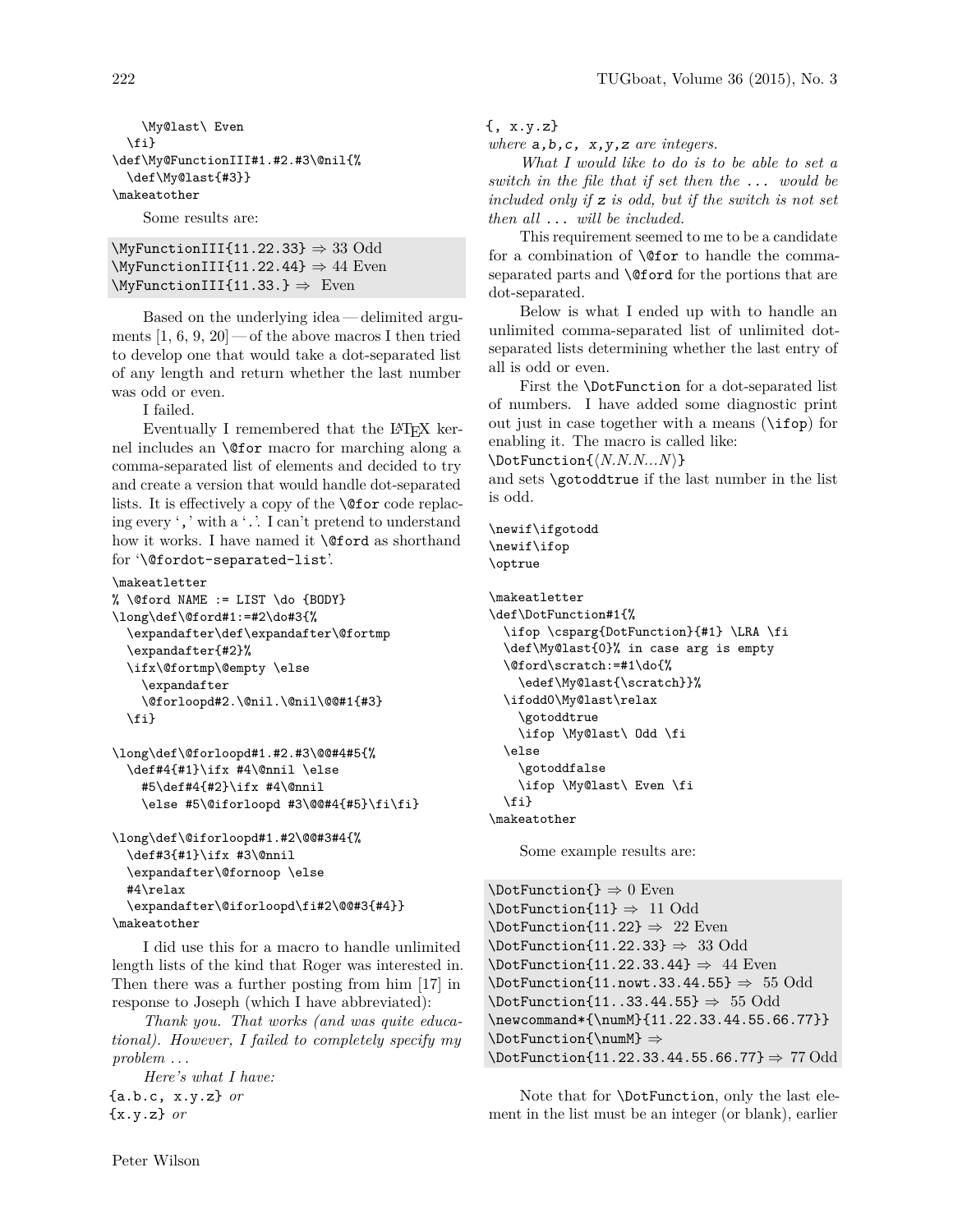elements can be, for example, text. Further, unlike all the previous \MyFunction... macros, the argument may be a macro.

Finally, here is the end of the exercise—a generalised solution to Roger's requests, called as  $\H\text{HisFuntion}\{N.N...N, N...N, ..., N...N\}$ 

```
\makeatletter
\def\DotCommaFunction#1{%
\csparg{DotCommaFunction}{#1} \LRA
\opfalse% stop \DotFunction printing
  \@for\first:=#1\do{%
    \DotFunction{\first}}%
  \ifgotodd
\My@last\ Odd
  \else
\My@last\ Even
  \fi}
\makeatother
```
Some results of using \DotCommaFunction:

 $\Delta$ Function{1.2.3, 4.5.7}  $\Rightarrow$  7 Odd \DotCommaFunction{, 4.5.7} ⇒ 7 Odd \DotCommaFunction{4.5.7} ⇒ 7 Odd  $\Delta$ Function{1, 2.3, , 4.5, 7.8}  $\Rightarrow$  8 Even  $\Delta$ Function{1,2.3, ,4.5,7.8}  $\Rightarrow$  8 Even

All that remains is for the user to make appropriate changes to the actions of the odd/even result and to eliminate, or change, the diagnostic outputs to suit the application at hand.

## **2.2 Indexing into a list**

Alastair asked [2]:

```
I've got a question about comma separated lists. Is
there any way that you can index elements in a list.
Lists can be iterated over in the PGF/TikZ pack-
age's \foreach loop. How can you access an element
whilst not in a loop?
```
Often responses to questions on ctt provide the bare bones of a solution, leaving the questioner to adapt or extend it to his own situation. There were several responses and the one I found that would best suit me was from Ulrike Fischer [7]. The following is essentially Ulrike's code, edited to better fit the column:

```
\usepackage{tikz}
\def\values{i5, i4, i3, i2, i1}
\newcounter{loc}
\newcommand{\getitem}[1]{%
  \setcounter{loc}{0}
  \foreach \x in \values{%
    \stepcounter{loc}%
    \expandafter\xdef\csname
      alsval\the\value{loc}\endcsname{\x}}%
  \csname alsval#1\endcsname}
```
Ulrike's \getitem $\{\langle N \rangle\}$  macro returns the item that is in the  $\langle N\rangle$ th location in **\values** as **\alsvalN**. With:

\getitem{1}, \getitem{4}, \getitem{8}.

the result is:

i5, i2, .

I wondered if there was a solution that did not involve calling the tikz package and came up with the following which does not require any packages, being based on the LAT<sub>EX</sub> kernel's **\@for** construct.

\let\xpf\expandafter % just to save some space \makeatletter \newcount\vindex \newcommand\*{\getit}[2]{% \xpf\xpf\xpf\@getit\xpf{#2}{#1}% \theans} \newcommand\*{\@getit}[2]{% \vindex=0 \def\theans{Index #2 is out of range.}% \xdef\alist{#1}% \@for\tmp := #1 \do{% \advance\vindex 1 \ifnum\the\vindex=#2 \xdef\theans{\tmp}%

```
\{f_i\}\makeatother
```
The macro  $\getit{\N}{\dist}$  returns \theans as the value of the  $\langle N \rangle$ th item in the  $\langle list \rangle$  where  $\langle list \rangle$ may be either a comma-separated list or a macro defined as one. I have included a check on whether  $\langle N \rangle$  is valid for the given list (this would be better in the form of an error report in the log file external to the document instead of being typeset).

With these inputs

\getit{1}{\values}, \getit{4}{\values}, \getit{8}{\values}. \getit{1}{i5, i4, i3, i2, i1}, \getit{4}{i5, i4, i3, i2, i1}, \getit{8}{i5, i4, i3, i2, i1}.

the results are:

i5, i2, Index 8 is out of range. i5, i2, Index 8 is out of range.

The key problem that I had to solve in my method is that the 'list' that \@for operates on must be an actual sequence of comma-separated items and not a macro defined as such a list. That is why I have separated the code into two macros. The first to grab the list, be it actual or as a macro, and then

Glisterings: Longest string; Marching along; A blank argument; A centered table of contents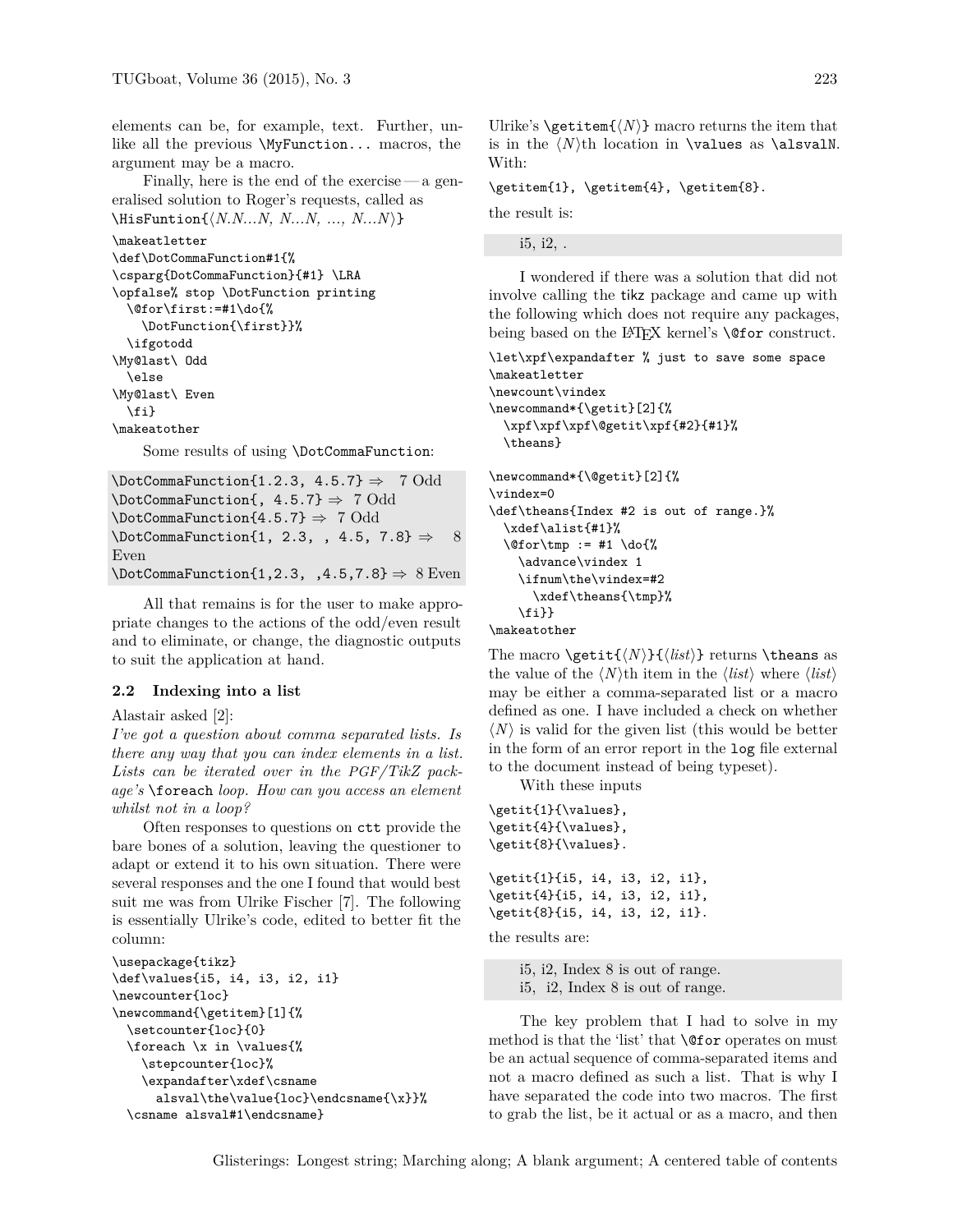to hand that over to \@getit as an actual list by utilising a series of **\expandafter**s within  $\{\text{getit.}\}$ 

> The tumult and the shouting dies, The captains and the kings depart, And we are left with large supplies Of cold blancmange and rhubarb tart.

> > After the Party, RONALD KNOX

#### **3 A blank argument**

The title of a posting by Matthew to texhax was *Finding blank argument to a macro*. There is a long history behind this kind of macro, initially posed as a challenge in Michael Downes' *Around the Bend* [5] series in the early 90s, and without looking any further I assumed that the solution would be the ifmtarg [3] package which provides a test as to whether a macro argument consists of zero or more blank spaces.

However, I was mistaken, as Matthew's posting continued [11]:

*I am trying to solve a problem in LATEX that I thought would be relatively straightforward. I would like to make a macro that will evaluate its argument and tell me whether the result is blank or not . . . I managed to come up with a TEX macro that handles different types of 'blank' pretty well. It properly recognizes an empty argument, empty braces, spaces, etc. It even works on another macro that evaluates to a blank, so I thought I was home free. However, as soon as I fed it a macro that takes an argument, bad things happen. I've attached a simple document below that shows the problem.*

The 'simple document' contains many lines of code implementing his \blankArgTest{ $\langle arg \rangle$ }, together with examples of when it worked and when it didn't give the required result. With the macros:

```
\usepackage{ifthen}
\newcommand{\testA}{%
 \ifnum10=10 \empty\else A\fi}
\newcommand{\testB}{%
 \ifthenelse{10=10}{\empty}{B}}
\newcommand{\testC}[1]{%
 \ifnum#1=10 \empty\else C\fi}
```
\blankArgTest worked when  $\langle arg \rangle$  was \testA but failed for \testB and \testC.

Michael Barr [4] came up with a remarkably simple solution which I am presenting as:

\newcommand{\IfBlank}[1]{%

```
\setbox0\hbox{$#1$}%
\ifdim\wd0=0pt
  Blank
\else
  Not blank
\fi}
```
The basic idea is to put the argument into an \hbox and check if the box's width is zero. This assumes that a 'blank' argument is one that results in no typeset material (or rather, anything typeset ends with zero width). With the following definitions:

\newcommand{\blank}{ } \newcommand{\tout}{\typeout{Typeout}}

examples of the \IfBlank macro are:

\IfBlank{} Blank \IfBlank{ } Blank \IfBlank{Text} Not blank \IfBlank{\blank} Blank \IfBlank{\tout} Blank \IfBlank{{ }} Blank \testA Blank \testB Blank \testC{10} Blank

A somewhat different need for an empty/blank argument was expressed by Timothy Murphy who wrote [13]:

*I have a macro* \cmd#1#2 *. Both arguments are given in the form* {...}*. I'd like an empty second argument* {} *to be added if none is given, i.e., if the next character after* \cmd{...} *is not* { *.*

*What is the simplest way to do this?*

There were three interesting proposed solutions which I have given below.<sup>2</sup>

Heiko Oberdiek's was the first positive response and was essentially as follows [15]:

```
\newcommand*{\CmdH}[1]{%
  \begingroup
 % remember parameter
 \toks0={#1}%
 % look forward
  \futurelet\NextToken\CmdI}
\newcommand*{\CmdI}{%
 \ifx\NextToken\bgroup
    \edef\next{\endgroup
      \noexpand\CmdImpl{\the\toks0}}%
 \else
    \edef\next{\endgroup
```
\noexpand\CmdImpl{\the\toks0}{}}%

```
\fi
```
<sup>&</sup>lt;sup>1</sup> \expandafter and when it should be used is to me among the more difficult aspects of TEX code. I usually come to a solution by either following what others have done in similar circumstances or by much experimentation — otherwise known as errors and trials.

<sup>2</sup> I have slightly edited the code, principally by using distinguished macro names instead of the somewhat generic \cmd, and using a common set of tests.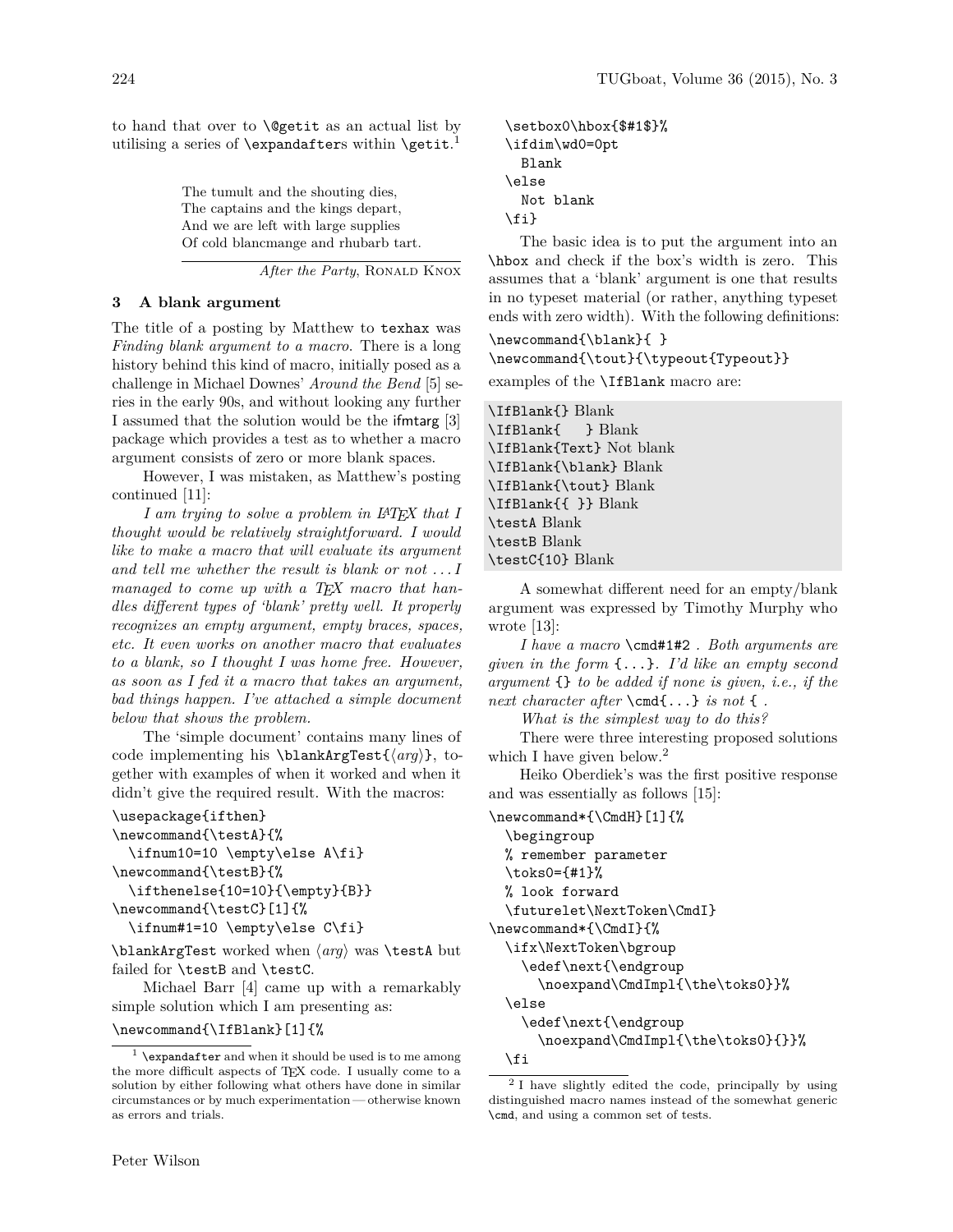```
\next}
\newcommand{\CmdImpl}[2]{%
  \textbf{Heiko:}
  this is (\#1) and here's (\#2).}
\CmdH{abc}{def} \\
\CmdH{ghi}\relax \\
\CmdH{jkl} %
which results in:
```
**Heiko:** this is (abc) and here's (def).

**Heiko:** this is (ghi) and here's (). **Heiko:** this is (jkl) and here's ().

Dan Luecking [10], noting *that there were probably better ways (see Heiko's reply)*, responded with:

```
\makeatletter
```

```
\newcommand*{\CmdD}[1]{%
  \@ifnextchar\bgroup
    {\Cmd@i{#1}}{\Cmd@i{#1}{}}}
\newcommand*{\Cmd@i}[2]{%
  \textbf{Dan:}
  this is (41) and here's (42).\makeatother
\CmdD{abc}{def} \\
\CmdD{ghi}\relax \\
\CmdD{jkl} %
```
which results in:

**Dan:** this is (abc) and here's (def). **Dan:** this is (ghi) and here's (). **Dan:** this is (jkl) and here's ().

Dan pointed out that his code does not examine the actual *next* character, but rather the next *nonspace* character. He also commented that Heiko's solution emulates a portion of **\@ifnextchar** without the skipping of spaces.

Joseph Wright [21] proposed a solution based on the xparse package [19] developed as part of the LATEX3 project. From the user's viewpoint it appears to be the simplest of the three proposed solutions.

```
\usepackage{xparse}
\NewDocumentCommand\CmdJ{mG{}}{%
  \textbf{Joseph:}
  this is (*1) and here's (*2).
\CmdJ{abc}{def} \\
\CmdJ{ghi}\relax \\
\CmdJ{jkl} %
which results in:
```

```
Joseph: this is (abc) and here's (def).
Joseph: this is (ghi) and here's ().
Joseph: this is (jkl) and here's ().
```
The three very different implementations each handled all the test cases correctly.

> America is a land whose center is nowhere; England one whose center is everywhere.

> > *Pick Up Pieces*, John Updike

# **4 A centered table of contents**

Bogdan Butnaru<sup>3</sup> uses the memoir class and asked me how to have a centered table of contents (ToC). I came up with one solution and passed Bogdan's request on to Lars Madsen, who is now memoir's maintainer, and he came up with a better solution; both of these were based on memoir's tools for manipulating the ToC. I then came up with a more basic solution which is also applicable to the standard book and report classes.

In these classes a chapter entry is set by the \l@chapter macro, a section entry by \l@section, and so on. These may be redefined to produce centered entries. These macros have the general calling form of:

\l@chapter{*\number-and-title*}}{*\page*}}

where  $\langle number-and-title \rangle$  has the form:

{{\numberline}{num} title}

where **\numberline** typesets the chapter number. The  $\lambda$ 10... macros also take into account whether or not the entry should be printed and the surrounding vertical spacing. The *LATEX Companion* [12, §2.3] provides further information about ToCs and related packages.

The following redefinition of **\l@chapter** will center the chapter entries, with the chapter number above the title, and a middle-dot between the title and page number.

#### \makeatletter

```
\renewcommand*{\l@chapter}[2]{%
  \ifnum\c@tocdepth>\m@ne % print chapter entry
  \addpenalty{-\@highpenalty}%
  \vskip 1em plus 0pt
 \begingroup
   \def\numberline##1{##1\\\nobreak}% number
   {\centering\bfseries
     #1~\textperiodcentered~#2\par}%
 \endgroup
  \fi}
\makeatother
```
The \tableofcontents macro uses \chapter\* to set the title ragged right. A hack to that can be used to center the title is to make \raggedright into \centering.

### \let\saverr\raggedright

```
3 Private email, 2010/07/21
```